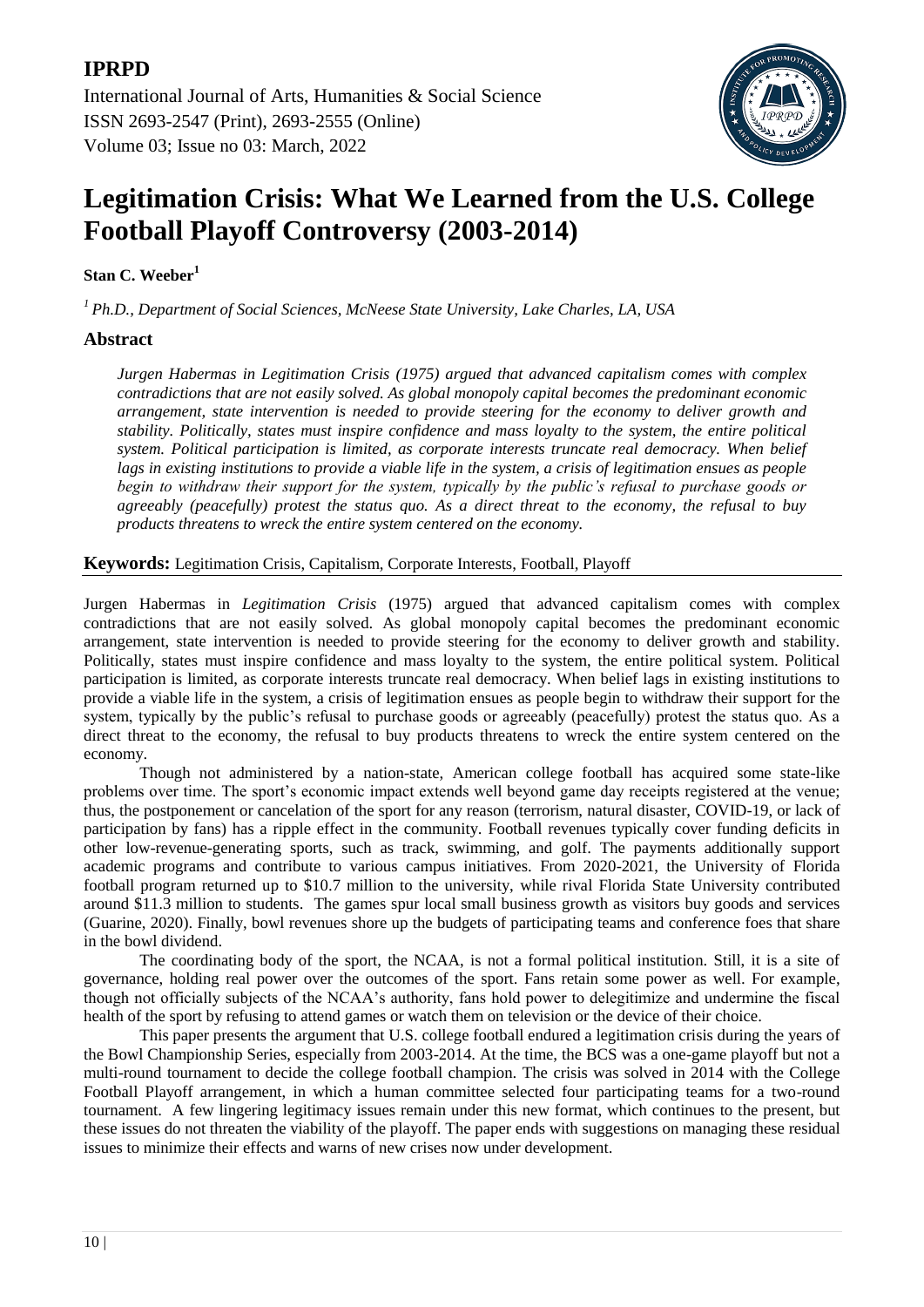## **Background**

Before the College Football Playoff in 2014, the NCAA Division I Football Bowl Subdivision (FBS) was the only NCAA-sponsored sport without an organized tournament to determine its champion. Since the 1970s, the NCAA"s lower divisions (FCS, Division II, Division III<sup>1</sup>) have determined their national champions through singleelimination tournaments with fields as large as 32 teams. The postseason for the largest schools historically consisted of individual bowl games. The bowl games rewarded teams for their successful seasons and proved to be a financial advantage for participating teams. Television revenues soared along with viewer interest in the end-ofseason matchups, as they coincided with fans" time off for the holiday season. National champions were determined by the outcome of several polls conducted after the bowl season. Despite this success, the bowl arrangement, by itself, ultimately did not satisfy the longings of fans who wanted to see the top-ranked team determined by a playoff, not by pollsters or computers.

Pressure had been building for years for a playoff system that might replace or augment the existing system of bowl games.<sup>2</sup> The Bowl Coalition (1992-1994) and the Bowl Alliance (1995-1997) failed to produce a one-game playoff to determine a champion. The Rose Bowl proved to be a frustrating obstacle as it stubbornly insisted on continuing its long-term relationship with the Big Ten and the Pacific Ten Conferences. The Bowl Championship Series (BCS), started in 1998, provided a breakthrough and a temporary fix to the playoff dilemma. Before BCS, the Associated Press"s number one and two teams met in bowl games only eight times in 56 seasons. After 1998, the top two teams, according to BCS metrics, played 12 years in a row. The *Associated Press* top teams played nine times (American Football Database [hereafter AFD], 2012).

The BCS was a selection system that created five bowl matchups involving ten of the top-ranked teams in the Football Bowl Subdivision, including an opportunity for the top two to compete in the BCS National Championship Game. Combining computer selection methods and polls, teams were ranked, and the field narrowed to the two teams to play in the Championship Game. The American Football Coaches Association was required by contract to vote for the winner of this game as the true BCS National Champion; conferences similarly were required to acknowledge the BCS National Championship game-winner as the true champion (AFD, 2012).

## *Television*.

At the beginning of the BCS era, *ABC* held the rights to all four original BCS games, having previously held the Rose Bowl and Sugar Bowl contracts: and then picking up the Fiesta and Orange Bowls from another network. This arrangement continued until the bowl season ended in January 2006 (AFD, 2012). The next year, beginning with the 2006–07 season and lasting three seasons after that, any BCS game hosted by the Sugar, Orange or Fiesta Bowls aired on the *Fox Network*. The Rose Bowl was to be shown on ABC. Finally, *ESPN* agreed to air all BCS games, from 2010-11 through the conclusion of the January 2014 games (McCarthy, 2009).

## *Selection of Teams*.

A set of rules determined who competed in BCS bowl games. Some received automatic bids depending on their BCS ranking and conference. The top two won spots in the BCS National Championship Game. A BCS conference champion (ACC, Big 12, Big East, Big Ten, Pac-12, and SEC) was guaranteed an automatic BCS bowl bid. Notre Dame, an independent, earned an automatic berth if it finished in the top eight (Mandel, 2010). The highest-ranked champion of a non-BCS conference received an automatic berth if: it was ranked in the top 12; or if ranked in the top 16 and higher than at least one BCS conference champion. All BCS conferences except the Big East had contracts for their champions to participate in specific BCS bowl games (AFD, 2012).

#### *Rankings***.**

BCS rankings were determined by polls and computer-generated rankings. First, the initial BCS rankings from 1998-2003 combined several factors. The *A.P.* and *ESPN-USA Today* coaches" polls were averaged to arrive at a number which is the poll average. Next was the computer average: "(a)n average of the rankings of a team in three different computer polls were gathered (Jeff Sagarin/*USA Today*, Anderson-Hester/*Seattle Times*, and *New York Times*), with a 50% adjusted maximum deviation factor" (AFD, 2012).

The third factor was strength of schedule; this was the team's NCAA rank in the strength of schedule, divided by 25. Strength of schedule was calculated by the win/loss record of opponents (66.6%) and cumulative win/loss record of the team's opponents (33.3%). The team who played the most demanding schedule was given .04 points, the second toughest .08 points, and so on. Fourth, the margin of victory was a key component in the decision of the computer rankings to determine the BCS standings (AFD, 2012). Finally, losses: one point was added for every loss the team has suffered during the season. All games were counted, including pre-season Kickoff Classics and conference championship games (Fansonly, 1998).

**.** 

 $1$  The FCS is the Football Championship Subdivision. Divisions II and III are smaller schools with fewer scholarship athletes.  $2$  This section of the paper draws on the Fandom site, "Bowl Championship Series" in the American Football Database. See this

site for the complete discussion: [Bowl Championship Series | American Football Database | Fandom](https://americanfootballdatabase.fandom.com/wiki/Bowl_Championship_Series)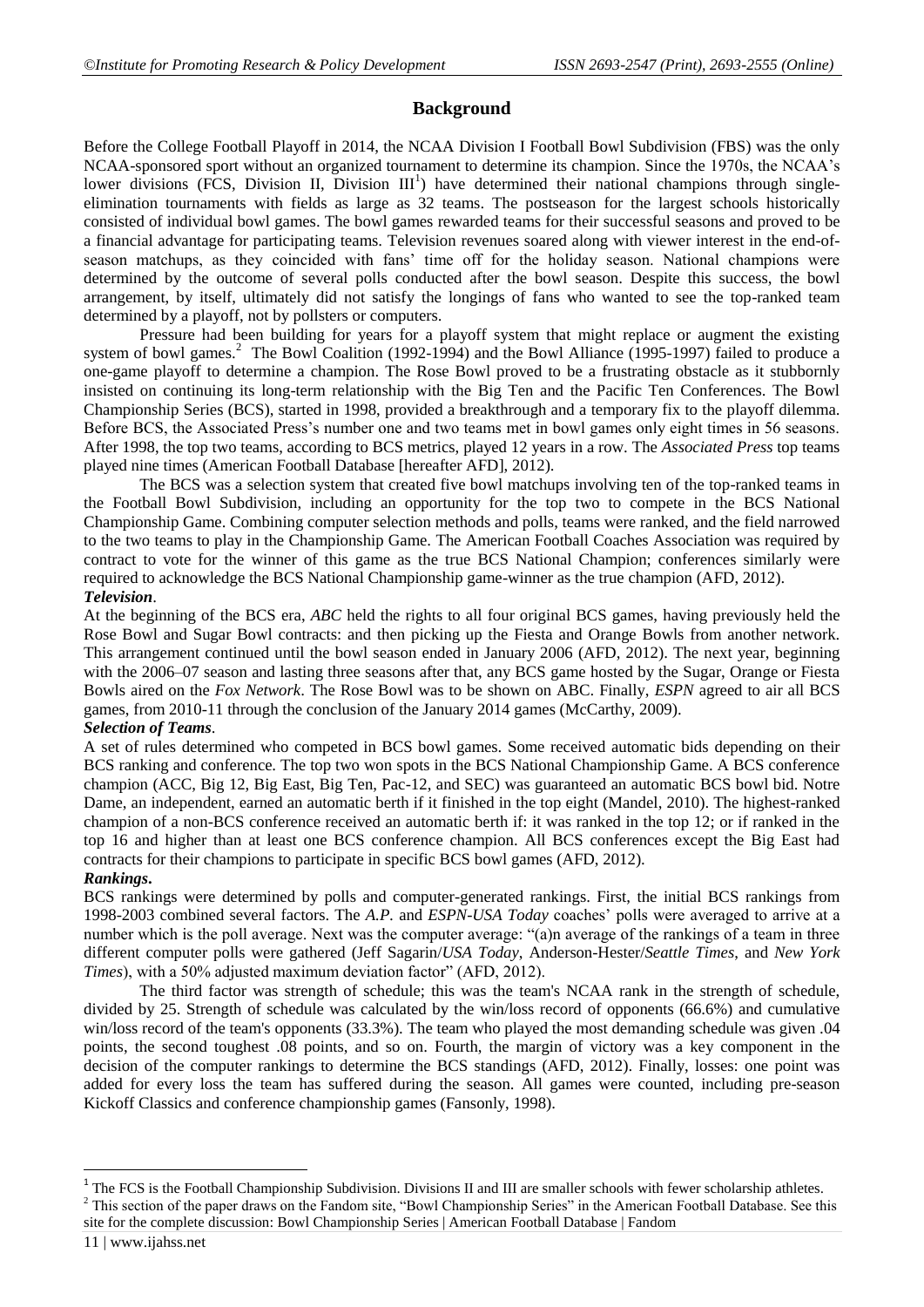The BCS found it desirable to tweak the rankings on several occasions. Before the 1999–2000 season, "five more computer rankings were added to the system: Richard Billingsley, Richard Dunkel, Kenneth Massey, Herman Matthews/*Scripps Howard*, and David Rothman. The lowest ranking was dropped, and the remainder averaged" (AFD, 2012).

The Peter Wolfe and Wes Colley/*Atlanta Journal-Constitution* computer rankings were used starting in 2001 in place of the *NYT* and Dunkel rankings. "The change was made because the BCS wanted computer rankings that did not depend heavily on the margin of victory. The highest and lowest rankings were discarded, and the remainder averaged" (AFD, 2012). Also in 2001, a quality win component was added. If a team beat a team that was in the top 15 in the BCS standings, a range of 1.5 to .1 points was subtracted from their total. If you beat the #1 ranked team, that caused subtraction of 1.5 points, "beating the #2 team resulted in a deduction of 1.4 points, and so on. Beating the #15 ranked team would have resulted in a deduction of .1 points" (AFD, 2012).

The BCS continued to purge ranking systems which included margin of victory. The Matthews and David Rothman ratings were removed before the 2002 season. "Sagarin provided a BCS-specific formula that did not include margin of victory, and the *New York Times* index returned in a form without margin of victory considerations. In addition, a new computer ranking, the Wesley Colley Matrix, was added. The lowest ranking was dropped and the remaining six averaged. Also in 2002, the quality win component was modified such that the deduction for beating the #1 team in the BCS would be 1.0, declining by 0.1 increments until beating the 10th ranked team" resulted in a 0.1 deduction (AFD, 2012).

#### **Criticism**

A major controversy evolved after LSU played Oklahoma in the 2003 BCS National Championship Game. LSU won the game, but voters in the *A.P.* and Coaches polls named the University of Southern California as the top ranked team at the end of the year, defying the autonomy of the BCS to determine a champion. Thus, there was a split championship which BCS was designed to avoid. USC"s low computer rankings left the school out of the title game. Southern Cal fans and some in the media argued that human polls ought to be given more weight, which led to a rewriting of the BCS ranking formula with a new algorithm. The *A.P.* poll was taken out of the equation, and the *Harris Interactive Poll*, the Coaches Poll, and the computer average all underwent adjustments to give more weight to the human voters. The three components were added together and averaged for a team's ranking in the BCS standings. The team with the highest average ranked first in the BCS standings (AFD, 2012).

In April 2009, Bowl Championship Series commissioners met for its annual spring meetings in Pasadena, California in conjunction with the Rose Bowl's staging the 2010 BCS title game. According to the agenda, concerns were being raised about the fairness of the BCS. The Mountain West Conference presented a proposal that would establish an eight-team playoff that provided better access to the four BCS bowl games for the five conferences without automatic bids. The proposal also included a motion to change the automatic qualifier criteria to reflect inter-conference performance better. The BCS rejected the proposal, citing a lack of support among the member conferences (AFD, 2012).

The fairness issue took on greater import when several undefeated teams finished seasons without an opportunity to play in the national championship game. Tulane, Marshall, and Utah were shut out of the playoff following undefeated seasons in the late 1990s and early 2000s. In the six seasons of FBS football from 2006 to 2012 there were more undefeated non-BCS champions than undefeated BCS champions. Undefeated seasons by Boise State in 2009 and Texas Christian in 2010 appeared worthy of a championship game or playoff invite. Yet, no mid major or team from any conference outside of the six aligned conferences had ever played in the BCS Championship Game as of 2012 as pressure for a playoff increased. Mid-major teams had a 4-1 record as of 2012 against teams from the six automatic-qualifying conferences in the BCS Bowl games they have been allowed to play in (AFD, 2012). These observations suggested to many that the BCS perpetuated inequality in U.S. college football and unfairly determined access to playoff spots.

Ultimately, it was a highly decentralized grassroots movement of average fans that tilted public opinion toward a true playoff system to replace the BCS. A diverse collectivity of malcontented fans displayed a range of involvement with college football, including nerds who memorized statistics of their favorite teams/conferences (and developed their own playoff scenarios); fans who attended games; weekend warriors (the T.V. watching crowd); and casual fans who followed the sport in January only.

Opposition to BCS appeared to cross over ethnic and gender lines. People from all walks of life participated in the lively debate, from the elitist patrons of upscale coffee houses in Seattle to the regulars at the most run-down beer joints in the Florida Everglades. What BCS was to be replaced with, exactly, no one knew for sure, and that was part of the debate at the grassroots level. As of 2008, the controversy had no immediate end in sight, and virtually no one could foresee that the solution would be six years away.

Fan sentiment began to appear in surveys starting around the mid-2000s. For example, a Quinnipiac University survey found that 63% of individuals interested in college football preferred a playoff system to the BCS. Only 26% favored keeping the BCS as is. In other polls, margins favoring a playoff were similarly large;

12 | Legitimation Crisis- What We Learned from the U.S. College Football Playoff Controversy: Stan C. Weeber et al.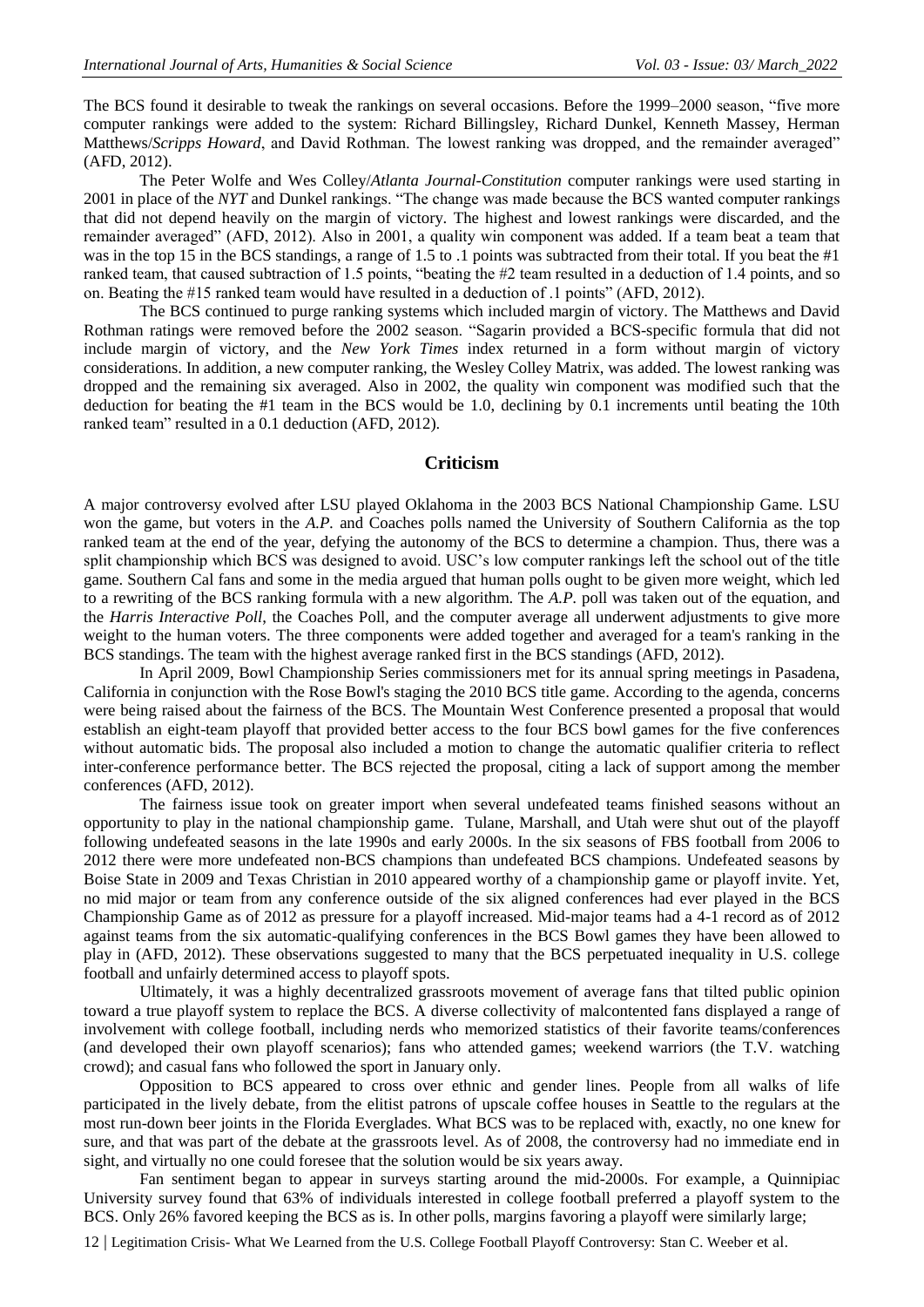according to the *Gallup Poll*, 65 percent of U.S. college football fans wanted a playoff and so did 79 percent of *ESPN*"s SportsNation (*Salt Lake City Tribune*, 2009; *Gallup,* 2005; *ESPN,* 2007; see also *Associated Press*, 2009b).

Movers and shakers in multiple professions lent weight to the push for a playoff (*CNN*, 2009; Kapadia, 2004; Bluestein, 2009; *Grand Rapids Press*, 2008; Lemke, 2008). As a candidate and later as president, the support of Barack Obama proved to be a huge lever advancing the cause of a playoff. Obama was vocal in his opposition to the BCS (Thamel, 2008; Gregorian, 2008; *NPR*, 2008). In interviews with Chris Berman and Steve Kroft, he stated that he disliked using computer rankings to determine bowl games, and he supported having a college football playoff for the top eight teams (Pucin, 2008; Makowsky, 2008). Longtime college football announcer Brent Musburger also voiced his support for a playoff in an interview with the *Chicago Sun-Times*. "My dream scenario … would be to take eight conference champions, and only conference champions, and play the quarterfinals of a tournament on campuses in mid-December. The four losers would remain bowl eligible. The four winners would advance to semifinals on New Year's Day with exclusive T.V. windows. Then … one week later, there would be the national championship game" (O'Donnell, 2010). Musburger's peers joined him in a call for action. A steady stream of sportswriters and football analysts argued convincingly that a playoff system should replace the BCS (for a sampling, see Carlin and Stern, 1999; Logan, 2007; Nixon, 2009; *USA Today Magazine*, 2009; Annis and Wu, 2006; Hayes, 2007, 2008; Mandel, 2007; Thamel, 2008, 2010; Martzke, 2003; Looney, 1998; Dunavent, 2003; Wieberg, 2001, 2004, 2009; Rhoden, 2008; Kindred, 1997; *USA Today*, 2004a, 2004b; Rock, 1999; Lemke, 2006; Wetzel, 2007; Barnes, 2005; Chusid, 2010; Souhan, 2008; *Augusta Chronicle*, 2008, 2010; *States News Service*, 2009; Frommer, 2009; Carr, 2009; *U.S. News*, 2009; Bolstad, 2009; Brown, 2007; *Chattanooga Times Free Press*, 2006; Pearson, 2005; Campbell, 2007; Gilmore, 2000; Scanlon, 2003; Miller, 2009; Tudor, 2005; Bohls, 2008; Barfknecht, 2007; Sanders, 2006). Meanwhile, in Washington, D.C., various organizations were spending hundreds of thousands of dollars to lobby the federal government in opposition to a college football playoff system (Levinthal, 2009). Opposition to BCS ramped up when a political action committee called Playoff PAC was formed to oppose BCS and threatened to sue the IRS over the tax-exempt status of several BCS bowls (Winslow, 2010; Caron, 2010).

#### **Antitrust Lawsuits**

Members of Congress, indignant over the inequities of BCS, held Congressional hearings to berate the bowl system and to explore potential playoff schemes (U.S. House, 2005; U.S. Senate, 2004). Antitrust attorneys wanted a playoff, fearing that the BCS violated federal antitrust laws (U.S. Senate, 1997; U.S. Senate, 2004, 2010; U.S. House, 2004; Hanna and Bruno, 2010). In 2008, a lawsuit was threatened due to the exclusion of teams from the non-automatic qualifying conferences in the BCS system (Associated Press, 2009). Following Utah's win over Alabama in the 2009 Sugar Bowl, Utah Attorney General Mark Shurtleff announced an inquiry into whether the BCS system violated federal antitrust laws (Associated Press, 2009; Russo, 2009). In 2009, Utah senator Orrin Hatch announced that he was exploring the possibility of a lawsuit against the BCS as an anticompetitive trust under the Sherman Antitrust Act. In November 2009 Representative Joe Barton (R-TX) announced antitrust hearings on the BCS, again based on the Sherman Antitrust Act and its provisions outlawing noncompetitive trusts (*Fort Worth Star-Telegram*, 2009).

According to AFD (2012), Senator Hatch received a letter in January 2010 from the Justice Department concerning the possibility of a legal review of the BCS. The Obama administration believed that the lack of a playoff raised important questions affecting millions of citizens. The Department of Justice said it would explore options to establish a college football playoff, including "(a) an antitrust lawsuit against the BCS, (b) legal action under Federal Trade Commission consumer protection laws, (c) encouragement of the NCAA to take control of the college football postseason, (d) the establishment of an agency to review the costs and benefits of adopting a playoff system, and (e) continued legislation in favor of a playoff system."

In April 2011, Utah's Attorney General announced he would file an antitrust lawsuit against the BCS for "serious antitrust violations that are harming taxpayer-funded institutions to the tune of hundreds of millions of dollars" (AFD, 2012). Earlier, 21 high profile economists and antitrust experts lent their support to an investigation into the BCS' anticompetitive practices (Murphy, 2011).

## **Bowl Revenue: An Obstacle to Change**

In purely political terms, such overwhelming support from so many societal institutions would be a precursor to solving a social problem or winning an election. A referendum placed on state ballots for voter approval, if supported by the same overwhelming margin that support for a playoff suggested, would likely pass in a landslide given the broad, general support for this issue. Stated another way, if the playoff system would have been subject to a referendum in the individual states, it likely would have passed in a landslide everywhere. Similarly, a political candidate with playoff-type support, in any jurisdiction, would also win convincingly. Sociologists know that many pro-active, change seeking social movements are effective in forcing reasonable accommodation from the power structures that they oppose (Smelser, 1963; Melucci, 1989; Smith, Chatfield and Pagnucco, 1998; Walter, 2001;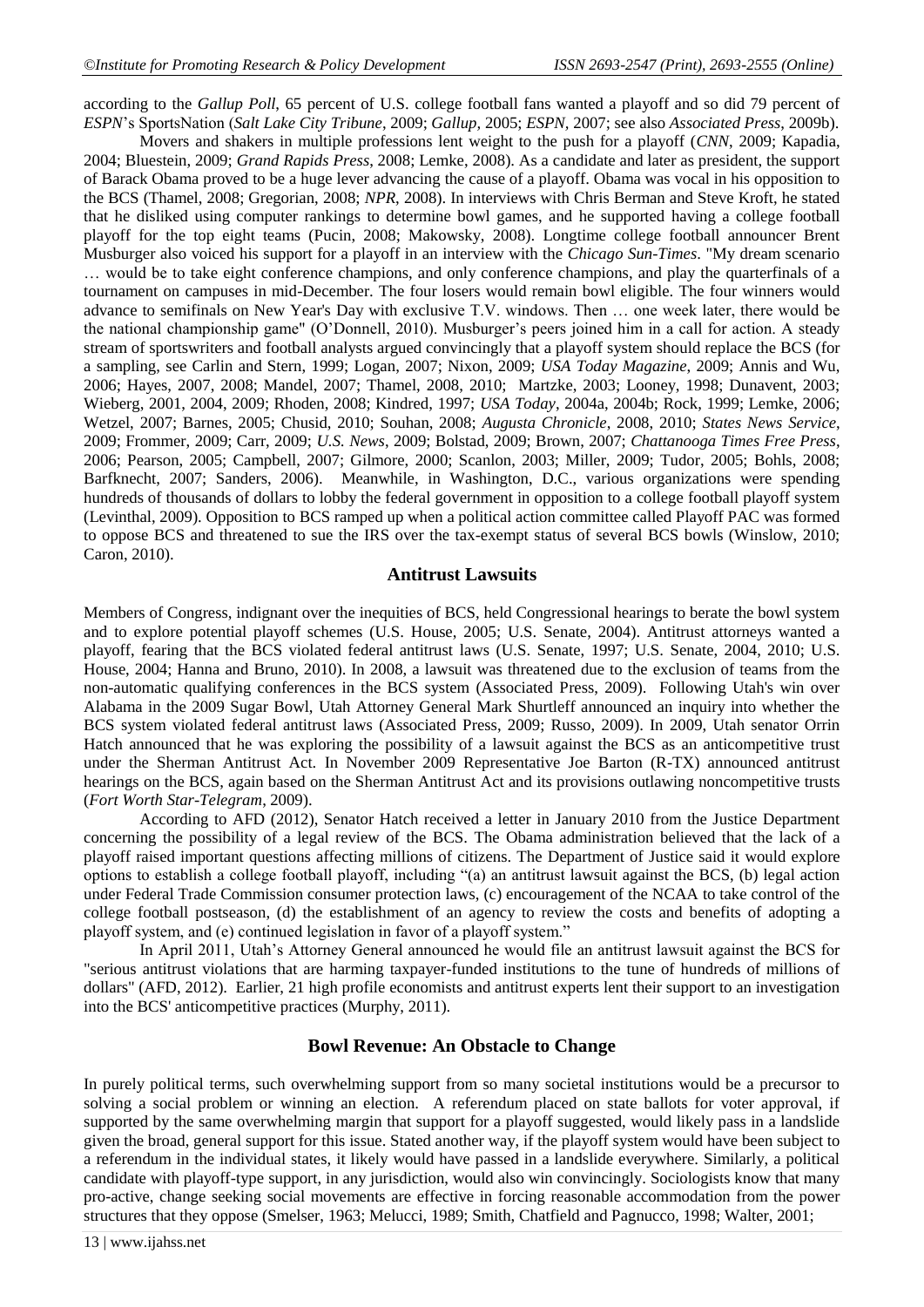Tilly, 2004; Marx and McAdam, 1994; Buechler, 2000; McAdam, 1982; McAdam, McCarthy and Zald, 1988; Snow, Rochford, Worden and Benford, 1986; Taylor, 1989). In the social movement favoring a playoff system, there was hardly any progress for many years despite broad grassroots support leveraged by some of the most powerful players in Washington, D.C. Why was this the case? Why was there no playoff system for the more prominent schools until 2014, despite the growing clamor in favor of it? Certain institutional arrangements prevented changes to the BCS – but which ones?

The bowl system had proven to be a system too big and lucrative to fail. Bowl revenue, some of it shared among conferences whose teams participated, grew significantly over time. Table 1 presents data from the two years in the transition from the BCS to the College Football Playoff. The amount of money distributed to conferences, already a substantial sum during the BCS years, increased by 94 percent in just one year. The bowl system had survived and was doing better financially. The three-game, four-team playoff was integrated into the bowl system as the College Football Playoff. Admittedly, there was some grousing about the quality of the early bowl games ("baby bowls"), which did little to inspire fans, and there was talk once again about too many bowl games. The six-win limit was eventually waved for some of the games, as some bowls were having trouble finding eligible team candidates. During the COVID-19 crisis, the win requirement was abandoned altogether. Despite these problems, the bowl system remained essentially intact, not much different from its structure under BCS. Viewership remained strong, and advertisers paid big money to secure ads during the bowl games.

| <b>Distribution</b>          | 2013-2014 (BCS) | 2014-2015 (CFP) | % Increase |
|------------------------------|-----------------|-----------------|------------|
| Mountain West                | \$3,591,309     | \$23,465,188    | 553%       |
| Mid-American                 | \$2,394,206     | \$14,088,886    | 488%       |
| Conference USA               | \$2,992,757     | \$16,339,754    | 446%       |
| U.S. Naval Academy           | \$100,000       | \$307,544       | 208%       |
| U.S. Military Academy        | \$100,000       | \$307,544       | 208%       |
| <b>Brigham Young</b>         | \$100,000       | \$307,544       | 208%       |
| Sun Belt                     | \$4,189,860     | \$11,963,453    | 186%       |
| Pac-12                       | \$27,897,751    | \$69,328,611    | 149%       |
| Southeastern                 | \$34,197,751    | \$65,598,710    | 92%        |
| Big 12                       | \$34,197,751    | \$64,700,801    | 89%        |
| Big 10                       | \$34,197,751    | \$63,978,927    | 87%        |
| ACC                          | \$34,197,751    | \$58,280,649    | 70%        |
| Southern                     | \$250,000       | \$250,000       | $0\%$      |
| Ohio Valley                  | \$250,000       | \$250,000       | 0%         |
| <b>SWAC</b>                  | \$250,000       | \$250,000       | 0%         |
| Southland                    | \$250,000       | \$250,000       | 0%         |
| <b>Big South</b>             | \$250,000       | \$250,000       | $0\%$      |
| Missouri Valley              | \$250,000       | \$250,000       | 0%         |
| Notre Dame                   | \$2,319,639     | \$2,321,258     | 0%         |
| Big Sky                      | \$250,000       | \$250,000       | 0%         |
| Atlantic 10                  | \$250,000       | \$250,000       | 0%         |
| Mid-Eastern                  | \$250,000       | \$250,000       | $0\%$      |
| Big East/Am. Athletic        | \$27,897,751    | \$15,214,320    | $-45%$     |
| New Mexico St.               | \$100,000       | N/A             | N/A        |
| Idaho                        | \$100,000       | N/A             | N/A        |
| <b>Total Distribution to</b> | \$210,824,276   | \$408,433,189   | 94%        |
| <b>Conferences</b>           |                 |                 |            |

**Table 1. Conference Bowl Payouts in Transition from BCS to CFP\***

**\*Source: Business of College Sport (2021)**

The BCS was criticized for creating a two-tiered system of college football in which the Automatic-Qualifying (A.Q.) conferences held advantages over the rest of the FBS schools by creating a "have not" class of nonautomatic-qualifying conferences and schools. According to Table 1, the transition to CFP did little to change this basic stratification system. The A.Q. schools (later called Power 5) near the middle of the table stand out because they earned \$27-34 million in distributions under BCS and distributions mostly over 60,000 in CFP, which is substantially more than the distributions from other conferences.

BCS allowed the A.Q. conference schools to rationalize and plan their operations over a longer term, including the option of diverting a portion of their earnings into reserves which could be tapped later. For example, Louisiana State University, two-time winners of the BCS Championship and a 2011 finalist, looked forward to a rebuilding year in the fall of 2011. Despite this, they knew that a season of six or seven wins lands the team in the Peach Bowl or similarly minor bowl but still one that pays decent revenues to the school and to the Southeastern

14 | Legitimation Crisis- What We Learned from the U.S. College Football Playoff Controversy: Stan C. Weeber et al.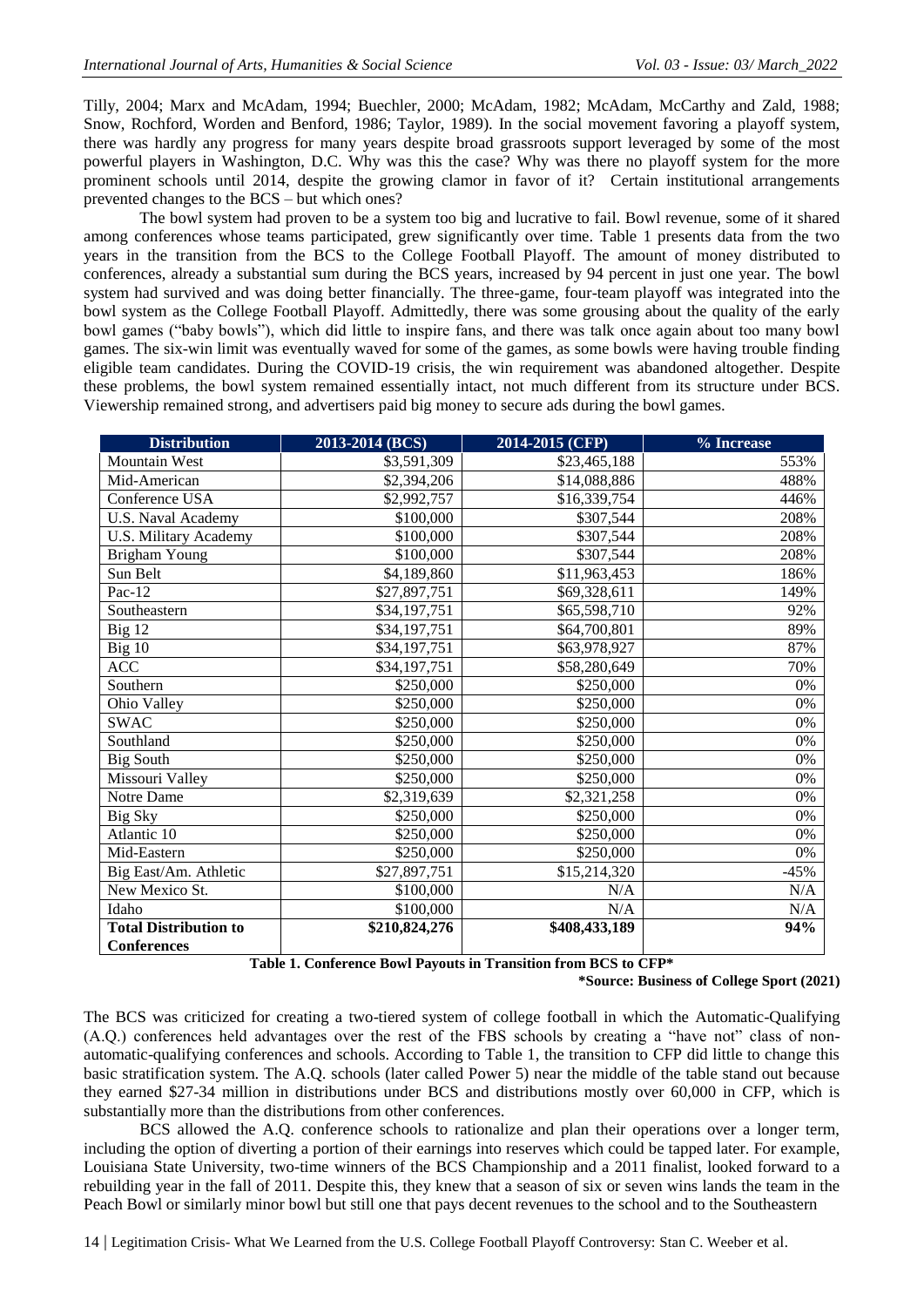Conference of which LSU is a part. Eight or nine wins puts the Bayou Tigers in contention for a higher payout; playing in one of the BCS bowls. Ten or eleven wins puts them in the running for the ultimate prize, the BCS national championship game with an exceptionally large payout. While budgeting for athletics in 2011 or in any given year, aiming for the middle on this income-generating continuum of wins was a reasonable plan, an achievable goal given the school"s resources and level of success on the field. Enabling such planning and making it all possible was the Bowl Championship Alliance, which aligned designated conferences with specific bowls. For LSU to forsake this warm, cozy, predictable bowl arrangement that allows for long term planning and rationalization of their income stream for the chaos of a playoff system is not a valid option from the perspective of school administrators. Potentially, LSU could get upset in the first round of the playoffs, thereby having its profit stream rudely and unexpectedly interrupted.

Habermas was uniquely situated to analyze such prickly problems with American life. Having closely observed the country"s political economy in the early 1970s, he found it to be capitalism of an advanced type. It was strongly resistant to socialistic alternatives. It was clear to him that there would be no socialist revolution in America, the police forces having successfully beaten down the radical groups of the 1960s. But flaws in this advanced system of capitalism would still manifest themselves. The contradictions within the system were such that periodic crises may develop, with the potential at least for some of the crises to become semi-permanent. His analysis helped resolve the anomaly of a world"s superpower struggling despite its largesse and superior resources. How could one of the strongest nations in the world be racked by problems that appeared at times to be intractable or unsolvable?

In America Habermas saw an advanced capitalism which he called organized, or state regulated capitalism. It was characterized by economic concentration along with state intervention in the market when functional gaps develop between goods, capital, and labor. The market is steered, not by Adams Smith's benevolent hand, but by the unbridled pursuit of profit (see Polanyi, 1957). Four crises, he believed, were certain to develop. First, there is an economic crisis resulting from the falling rate of profit that triggers all the other crises. Accumulation of capital leads to a situation where more capital is chasing labor, elevating wages, and suppressing profit margins. The capitalist response to the crisis – pumping more money into technological and time saving gadgets – requires expenditures that further depress the rate of profit. Second, there is a rationality crisis as administrative agencies are unable to defuse the economic crisis. Third, there is a legitimation crisis. Here, the state is unable to arouse the mass loyalty needed to support the capitalistic system. Finally, there is a motivational crisis, where loyalty to the system erodes to the point where constituents begin to opt out of it; this is a phase in which citizens lose interest in participating. This is a critically dangerous crisis for the economy as it would mean that consumers quit consuming products, with catastrophic results (Robbins, 2005). Habermas believed that capitalism, like an athlete that is dinged up but still playing, would limp along through these various crises but would rarely reach 100 percent of capacity.

Though couched within institutions that are nominally non-profit, college football is clearly a capitalistic enterprise and open to the kind of analysis that Habermas performed on the American economy. For the larger state schools especially, football is situated within structures of state budgets and tax revenues, the latter being either strong or weak in any given year. Thus, collegiate football is subject to the structural constraints of any public business venture or any state institution, which made the BCS predicament more cumbersome. Even though a team may be successful, incoming tax revenues to fund the school"s general fund may be weak if the home state"s general economy is weak. Budget cuts may loom even in states that house the most successful or winning football schools. This makes the large revenues from the BCS even more appealing, and the purported savior of many programs. And a Habermasian perspective basically fits the landscape being surveyed. College football tried to defuse the crisis initially by investing in pollsters and data analysts who made changes to the BCS system for rating teams during the period 1999-2004. This did not help the situation and did serve to depress the amount of revenue schools could receive in BCS payouts. The NCAA as an organization appeared unable to defuse the crisis by itself. It did not subject the bowls or the bowl system to federal regulation (which was one of many options open to solve the crisis). And college football was in the throes of a "legitimation crisis" in which it could not arouse mass loyalty because it could not reconcile or fulfill multiple tasks that required concurrent fulfillment. For example, it could not simultaneously create a playoff system, eliminate some minor bowls to save money, and fend off federal antitrust suits to save the BCS (because these goals are contradictory). Importantly, college football was unable to solve its economic problems in a manner consistent with long-held American ideas about democracy and equality – how everyone is supposed to play a game fairly on a level field. The BCS school administrators greatly admired the status quo, dragging their feet concerning possible changes to the system. They stalled until 2014 when new TV contracts would be negotiated, and there was room for a fresh start. Too strong to fail yet too weak to be all it can be, college football limped forward, trying to weather the legitimacy crises to prosper greatly in better times. College football administrators held their breath, hoping that fans would not abandon the sport in droves. Viewership and game attendance held steady, averting catastrophe.

Habermas" perspective is unique because it answered the question of why a playoff system remained an elusive goal for so long by drawing on critical sociological theory, which made sense of the chaos (see also Jhally,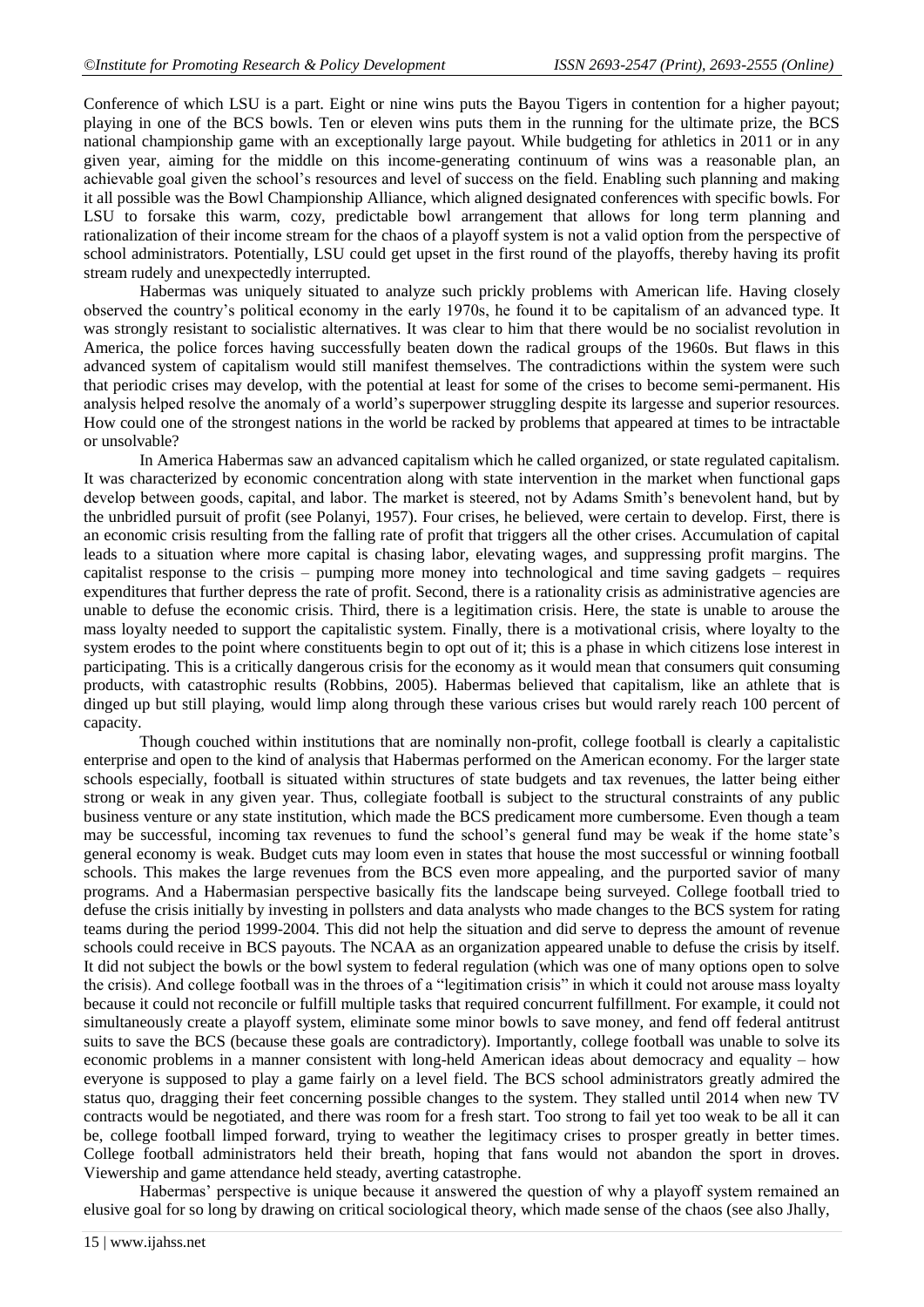1984; Roesnner, 2007). Other books dealt with the history of the BCS without answering this question (Watterson, 2000; Boyles and Guido, 2007; Dunnavant, 2004; DeVries, 2007; Lawhorne, 2009). For example, *Death to the BCS* by Wetzel, Peter and Passan (2010), was a strong statement of why the BCS needed to be replaced. However, the book was written by award-winning sportswriters, and it did not explain why the College Football Playoff was delayed to the greatest extent possible.

## **Resolution**

As Habermas likely would have predicted, college football did not succumb to its multiple crises; it weathered them. The CFP began in January 2014 with a four-team tournament. As of 2021, the format has held. However, there are still some legitimacy concerns which do not rise to the level of a crisis.

With a four-team tournament, the teams not selected that were rated 5th or 6th usually complained about the selection process, though it is now in the hands of a human committee and not computers. Additionally, critics questioned if the last team in (the #4 seed) was truly a legitimate contender. The usual solution to this problem is bracket-creep, where the number of teams selected is gradually expanded over time. In 2021 there were discussions about increasing the number of teams in the CFP from 4 to 12. In this format, no team would be excluded for not being in one of the larger conferences, which would strike at the root of the fairness concerns - that all teams have access to the playoffs. Bracket creep typically leads to more bracket creep, especially if the last teams into the tournament do well. The FCS (formerly Division I-AA) bracket is now 24 teams, and while there are arguably fewer legitimacy concerns with this large a bracket, it does not eliminate all controversies. Teams may still complain of being treated unfairly (i.e., not being selected), even with this expanded format. When one of the last four teams in unexpectedly does well in the tournament, this success too can lead to calls for bracket expansion.

Suppose America continues to function as a neo-liberal advanced capitalist society – a likely scenario. If that is the case, college football will continue to function as a microcosm of American business trying to navigate the system and all its contradictions. If Habermas' perspective is correct, we could confidently predict that the conditions for more crises to evolve in college football will be present, regardless of the exact postseason tournament format chosen. It is possible that a legitimacy concern that emerged in 2021 may someday rise to the level of a crisis. The U.S. Supreme Court on June 21 ruled that college athletes should have the privilege of being paid for their services above the usual room, board, and academic scholarship. If the BCS controversy serves as a lesson, the NCAA will drag its feet on paying the players more than what they now receive for as long as it can (e.g., by a direct stipend arrangement). Habermas would predict that the crisis will not be fatal, but there will be consequences. College football will limp on until the problem is solved.

#### **Works Cited**

- American Football Database. 2012. "Bowl Championship Series." Online:Bowl [Championship Series | American](https://americanfootballdatabase.fandom.com/wiki/Bowl_Championship_Series)  [Football Database | Fandom,](https://americanfootballdatabase.fandom.com/wiki/Bowl_Championship_Series) Accessed July 19, 2021.
- Annis, D.H. and S.S. Wu. 2006. "A Comparison of Potential Playoff Systems of NCAA I-A Football." *The American Statistician* 60 (2): 151-157.
- *Associated Press*, 2009a. "Utah AG: BCS May Violate Antitrust Laws."January 7.
- *Associated Press*. 2009b. "Poll: Americans Favor College Football Playoff." September 21.
- *Augusta Chronicle*. 2010. "Scrap Bowls and Put in Playoffs: College Football Fans Are Crying Out for a Playoff System – Again." January 3.
- *Augusta Chronicle*. 2006. "Bowl System is Broken, Go With What Works in College Football A Playoff System." January 10: A4.
- Barnes, Fred. 2005. "A Playoff Picture: Instituting a Playoff System in College Football Would Be Easier Than You Think - And Would Give Us a True National Champion." *Daily Standard*, January. 5.
- Barfknecht, Lee. 2007. "Top Gator Pushes for Playoff; Machen Wants to Break Up the BCS but NU"s Perlman Has Reservations." *Omaha World Herald*, April 25.
- Bluestein, Greg. 2009. "Georgia House Urges a College Football Playoff System. *Associated Press*, February 1.
- Bohls, Kirk. 2008. "College Football Held Hostage No End in Sight." *Austin American-Statesman*, May 2: C01.
- Boyles, Bob and Paul Guido. 2007. Fifty Years of College Football: *A Modern History of America's Most Colorful Sport*. New York: Skyhorse Publishing.
- 16 | Legitimation Crisis- What We Learned from the U.S. College Football Playoff Controversy: Stan C. Weeber et al.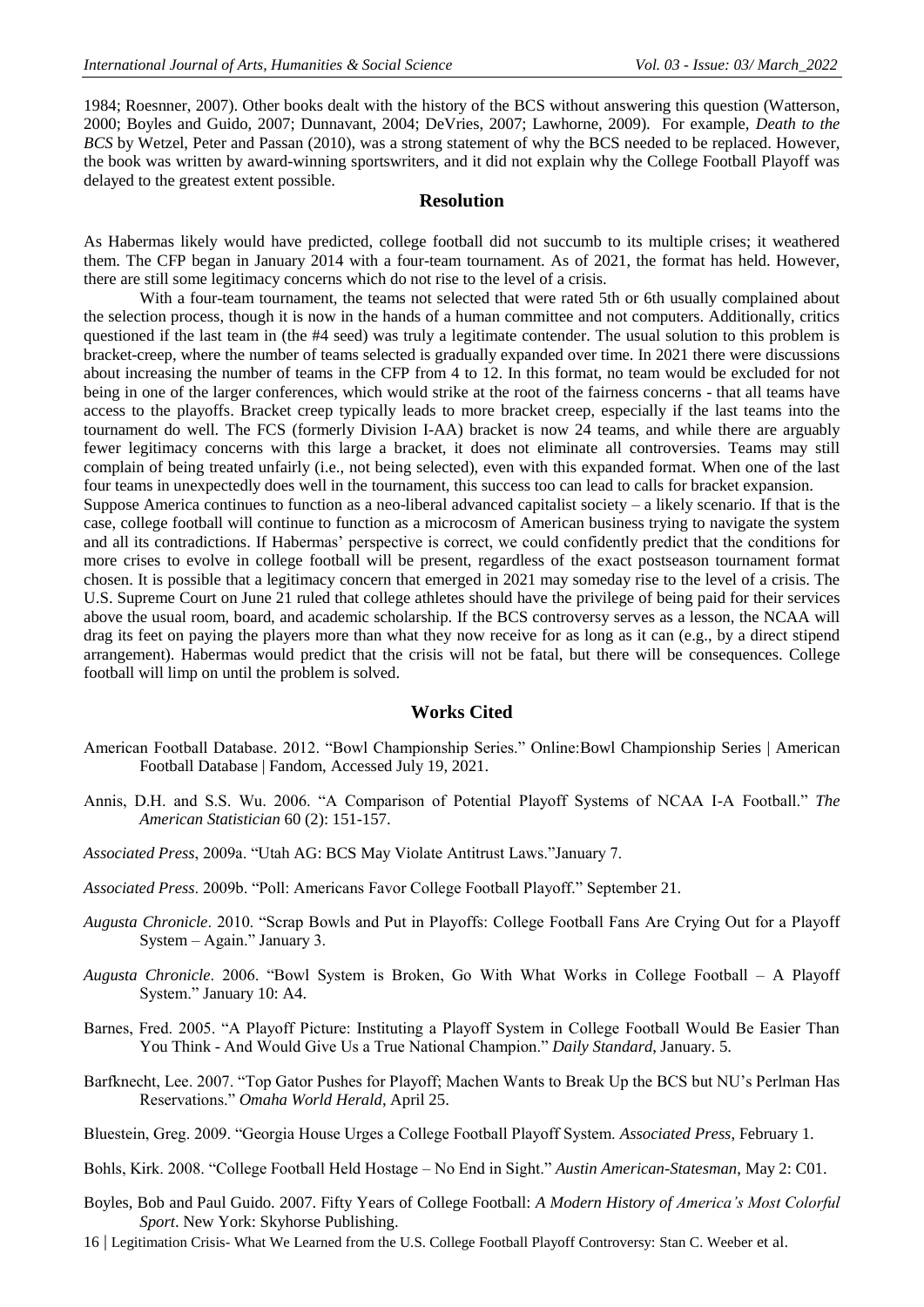Brown. Eddie. 2007. "Locals: Let"s Settle It on The Field." *Modesto Bee*, December 1: C2.

- Buechler, Steven. 2000. *Social Movements in Advanced Capitalism: The Political Economy and Cultural Construction of Social Activism*. New York: Oxford University Press.
- Business of College Sports. 2021.Online: [2014-15 CFP Payouts vs. 2013-14 BCS Payouts -](https://businessofcollegesports.com/data/2014-15-cfp-payouts-vs-2013-14-bcs-payouts/) Business of [College Sports](https://businessofcollegesports.com/data/2014-15-cfp-payouts-vs-2013-14-bcs-payouts/) accessed July 20, 2021.
- Campbell, Steve. 2007. "Time to Bury Dark Ages of BCS In Past." *Houston Chronicle*, November 14: 1.
- Carlin, B.P. and H.S. Stern. 1999. "Designing a College Football Playoff System." *CHANCE* 12 (3): 21-16.
- Caron, Paul. 2010. "Anti-BCS Group Files IRS Complaint Challenging Tax Exempt Status of Bowl Games." *TaxProf Blog*, September 24.
- Carr, Mike. 2009. "BCS Baloney." *Human Events Online*, January 20.
- *Chattanooga Times Free Press*. 2006. "NCAA Needs Playoff, Not Hypocrisy." December 27: D1.
- Chusid. Ron. 2010. "Justice Department Looking at BCS." *LiberalValues*, January 30 *CNN*. 2009. "BCS is a Political Football in 2009." January 8.
- DeVries, David. 2007. *Bowls, BCS or Bust?: A Retrospective and Comparative Study of Division I-A College Football's Bowl/Bowl Series Championship Revenue Distribution*, *Versus a Proposed 16 Team Playoff*. M.A. Thesis, Ball State University.
- Dunnavant, Keith. 2004. *The Fifty-Year Seduction: How Television Manipulated College Football, From the Birth of the Modern NCAA to the Creation of the BCS*. New York: T. Dunne Books.
- Dunnavant, Keith. 2003. "Behind the Revolt in College Football." *Business Week Online*, November 27.
- *ESPN*, 2007. "SportsNation Poll: Should College Football Have a Playoff System?" December 1.
- Fansonly. 1998. "New Formula for Football Championship Announced: Top Bowl Game to be Chosen by Polls, Computers, Formulas. June 10.
- *Fort Worth Star Telegram*. 2009. "Barton Says BCS "Is Simply a Cartel, Much Like OPEC" and Doesn"t Give TCU a Fair Shake." November 26
- Frommer, Fred. 2009. "House Panel Passes College Football PlayoffBill." *Associated Press Online*, December 9.
- *Gallup Poll*. 2005. "College Football Fan Poll." July 22-24.
- Guarine, Jonathan. 2020. "College Football in the COVID-19 Era: the Economic Impact of a Restricted Season." *Florida Trend*, November 6.
- Gilmore. Eric. 2000. "A Boring, Bogus End to Season: College Basketball Has March Madness, College Football"s BCS is Madness. *Contra Costa Times*, November 4: B01.
- *Grand Rapids Press*, 2008. "Choosing a Champion: College Football Should Have a Playoff System to Crown an Undisputed National Champion, the Same as All Other Collegiate Sports." January 14: A6.
- Gregorian, Vahe. 2008. "College Football Playoff System: Yes We Can? President-Elect Barack Obama Favors Creating a Playoff System, but Many College Football Power Brokers Don"t." *St. Louis Post-Dispatch*, November 23: C1.
- Habermas, Jurgen. 1975. *Legitimation Crisis*. Boston: Beacon Press.
- Hayes, Matt. 2008. "You Want a Playoff System? Here It Is." *Sporting News* 232 (50): 32.
- Hayes, Matt. 2007. "The Latest Call for a Playoff." *Sporting News* 231 (23): 8.
- Jhally, Jut. 1984. "The Spectacle of Accumulation: Material and Cultural Factors in the Evolution of the Sport/Media Complex." *Critical Sociology* 12 (3): 41-57.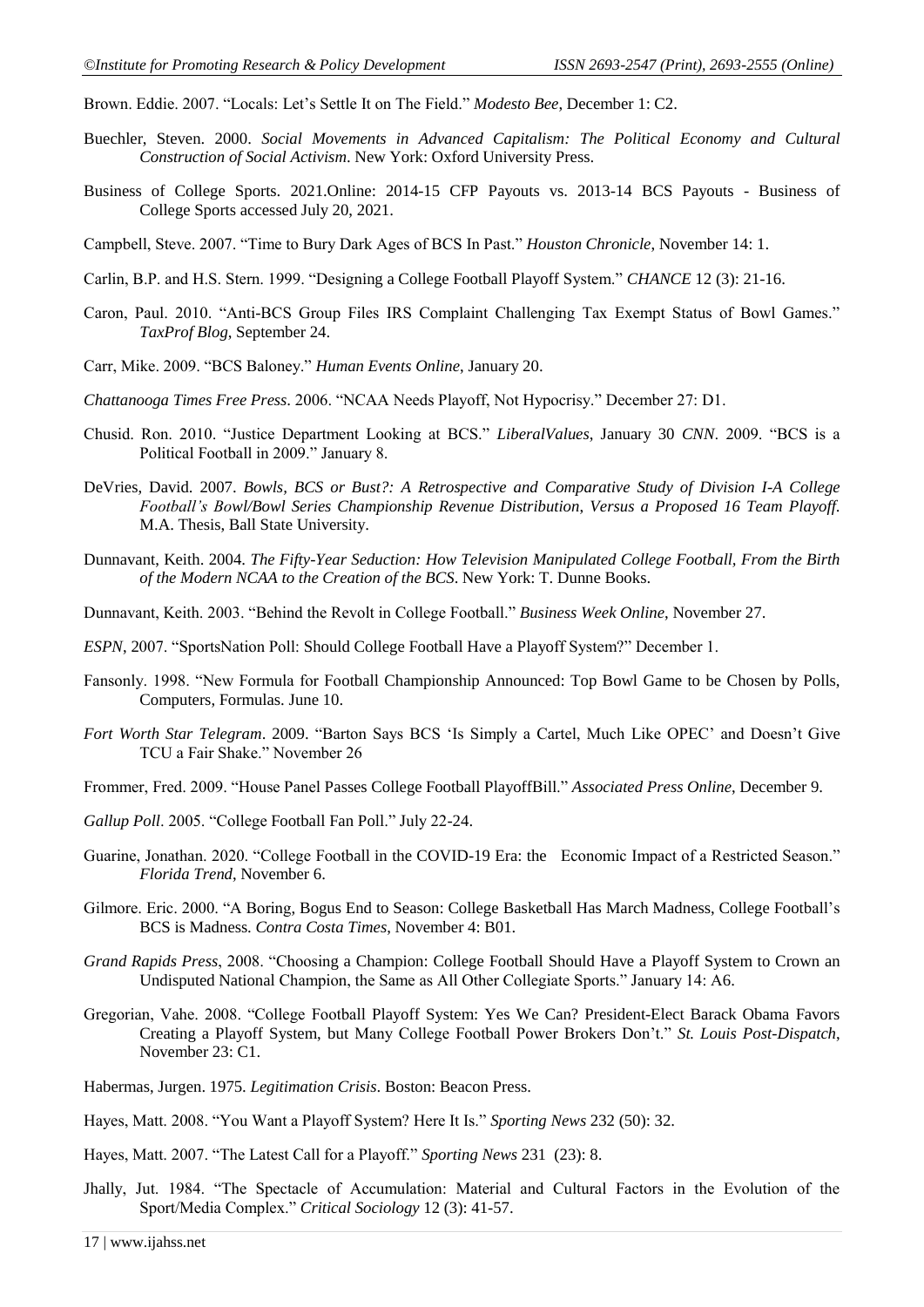Kapadia, Sheil. 2004. "Kerry Says He Learned Life Lesson From Sports." *USA Today*, July 20: 3.

Kindred, Dave. 1997. "College Football Makes \$\$\$\$\$ Not Sense." *Sporting News* 222 (1): 7.

- Lawhorne, Todd. 2009. *Agenda Setting and the BCS: Agenda Setting Effects on Desired College Football Ranking in the Bowl Championship Series Poll*. M.A. Thesis, University of Florida.
- Lemke, Tim. 2008. "Playoff Support Growing Among Officials." *Washington Times*, January 9: C2.
- Lemke, Tim. 2006. "Bracket Buster: The Fans Want It, The Networks Want to Pay Hundreds of Millions of Dollars to Televise It, But a Playoff System for Major College Football Still is Nowhere Close to Becoming a Reality." *Washington Times*, December 13: C1.
- Levinthal, Dave. 2009. "BCS Becomes Political Football as Lobbyists Blitz Congress." *Capital Eye*, Center for Responsive Politics, December 17.
- Logan, Trev. 2007. *Whoa, Nellie! Empirical Tests of College Football's Conventional Wisdom*. Cambridge MA: National Bureau of Economic Research.
- Looney, Douglas. 1998. "Ditch Bowl-Game Charade for Legitimate Playoffs." *Christian Science Monitor* 91 (25): 12.
- Mandel, Stewart. 2010. "Would BYU be Notre Dame as a Football Independent, or Navy?" *Sports Illustrated*, August 18.
- Mandel, Stewart. 2007. "Too Much, Too Soon." *Sports Illustrated* 107 (8): 21.
- Makowsky, Wyndam. 2008. "Between the Lines: Barack to BCS: Time for Change. *The Stanford Daily*, November 18.
- Martzke, Rudy. 2003. "ABC"s Jackson: College Football Needs Playoff System." *USA Today*, January 2.
- Marx, Gary and Douglas McAdam, 1994. *Collective Behavior and Social Movements: Process and Structure*. New York: Prentice-Hall.
- McAdam, Douglas. 1982. *Political Process and the Development of Black Insurgency, 1930-1970*. Chicago: University of Chicago Press.
- McAdam, Douglas, J. McCarthy and M. Zald. 1988. "Social Movements." Pp. 695-737 in N. Smelser (Ed.) *Handbook of Sociology*. London: SAGE.
- McCarthy, Michael. 2009. "BCS Cable Connection Complete as ESPN Lands Rose Bowl." *USA Today*, June 13.
- Melucci, Alberto. 1989. *Nomads of the Present*: *Social Movements and Individual Needs in Contemporary Society*. Philadelphia: Temple University Press.
- Miller. Tricia. 2009. "Rage Over College Football Sparks Political Action." *Roll Call*, October 27.
- Murphy, Austin. 2011. "Under Attack." *Sports Illustrated*, May 2: 23.
- Nixon, Leslie. 2009. "Playoff or Bust: The Bowl Championship Series Debate Hits Congress (Again)." *St. Thomas Law Review* 21 (3): 365-389.
- *NPR*, 2008. "Obama"s "Change" Message Extends to Football." November 19.
- O"Donnell, Jim. 2010. "Musberger Take Chicago Roots to Highlight Game." *Chicago Sun-Times*, January 7.
- Pearson, Kevin. 2005. "On College Football: Three Reasons the New BCS Format is Doomed to Failure." *Press Enterprise*, August 27.
- Polanyi, Karl. 1957. *The Great Transformation*. Boston: Beacon Press.
- Pucin, Diane. 2008. "McCain, Obama are Monday Night Football Halftime Show." *Los Angeles Times*, November 4.
- 18 | Legitimation Crisis- What We Learned from the U.S. College Football Playoff Controversy: Stan C. Weeber et al.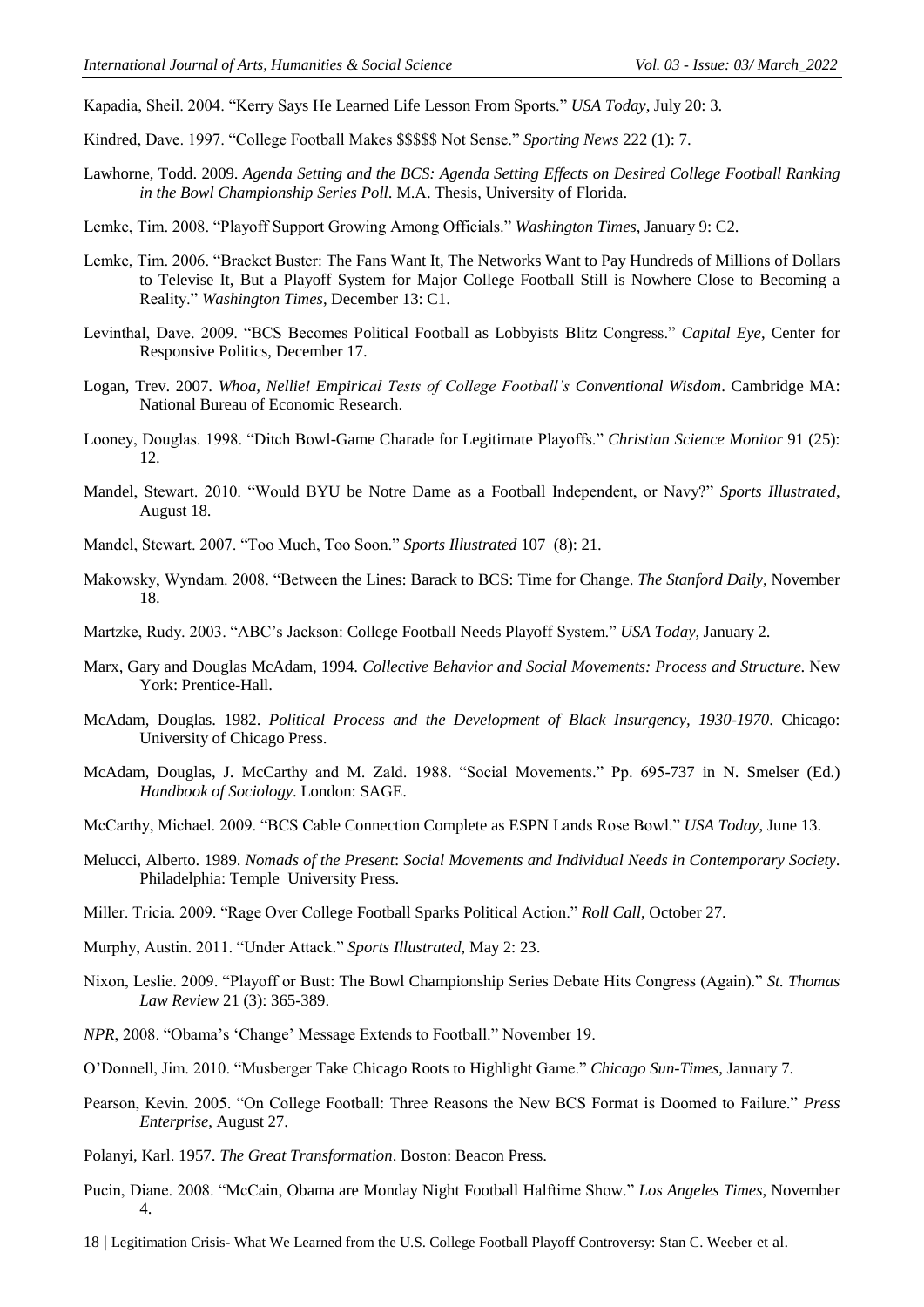Rhoden, William. 2008. "Universities Need to Retake Control." *New York Times*, January 9: 4.

- Robbins, Richard. 2005. *Global Problems and the Culture of Capitalism*. Boston: Allyn and Bacon.
- Rock, Steve. 1999. "Researcher Devises Playoff Plan." *Kansas City Star*, February 2: C3.
- Roesnner, Lori. 2007. "Sidelined by Gender: Examining the Representation of the Female Sideline Reporter." Paper presented at the Annual Meeting of the Association for Education in Journalism and Mass Communication, Washington, D.C.
- Russo. Ralph. 2009. "ACC Commissioner Days Bowl Championship Series Complies with Federal Antitrust Laws." Associated Press, *Star-Tribune*, January 8,
- *Salt Lake Tribune*, 2009. "Utah News." June 24.
- Sanders, Steve. 2006. "Trashing the System, "Imperfect" Method for Determining National Champion Under Attack Again." *Augusta Chronicle*, December 16: C08.
- Scanlon, Dick. 2003. "The Bowl System? The Playoff System? Outback Coaches Have Opposite Views on Determining a National Champion." *Ledger*, January 1.
- Smelser, Neil. 1963. *Theory of Collective Behavior*. New York: Free Press of Glencoe.
- Smith, Jackie, Charles Chatfield and Ron Pagnucco. 1998. *Transnational Social Movements and Global Politics.*  Syracuse: Syracuse University Press.
- Snow, David and Robert Bedford. 1988. "Ideology, Frame Resonance, and Participant Mobilization." *International Social Movement*

*Research* 1: 197-212.

- Snow, David, E. Burke Rochford, Steven Worden and Robert Benford. 1986. "Frame Alignment Processes, Micromobilization, and Movement Participation. *American Sociological Review* 51: 464-481.
- Souhan, Jim. 2008. "Let"s Have a Playoff, Not This BCS Mess: The Bowl Championship Series Has Made College Football Even Less Relevant Than Did the Old Bowl System, When the Sport Could be Challenging the NFL." *Star Tribune*, January 6: 11C
- *States News Service*. 2009. "Rep. Barton"s Bipartisan Bill Works to Find "True" College Football Champion." January 14.
- Taylor, Verta. 1989. "Social Movement Continuity: The Women"s Movement in Abeyance." *American Sociological Review* 54: 761-775.
- Thamel, Pete. 2010. "Conferences Consider Expansion, Not Tradition." *New York Times*, June 5: D-1.
- Thamel, Pete. 2008. "The Quad: Obama Details Why He Wants a Playoff." *New York Times*, November 16: 6.
- Tilly, Charles. 2004. *Social Movements, 1768-2004*. Boulder: Paradigm Publishers.
- Tudor, Caulton. 2005. "BCS Was a Mess, and Still Is." *The News and Observer*, July 12: C1.
- *USA Today.* 2004a. "Players Should Settle Title Issue on the Field." January 6.
- *USA Today.* 2004b. "Ten Things to Change in Sports." September 14.
- *USA Today Magazine.* 2009. "College Football Playoff System a No-Go." 137 (2764): 6.
- U.S. House. 2005. *Determining a Champion on the Field: A Comprehensive Review of the BCS and Postseason College Football*. Hearing Before the Subcommittee on Commerce, Trade and Consumer Protection of the Committee on Energy and Commerce, House of Representatives, One Hundred Ninth Congress, First Session, December 2, 2005. Washington: United States Government Printing Office.